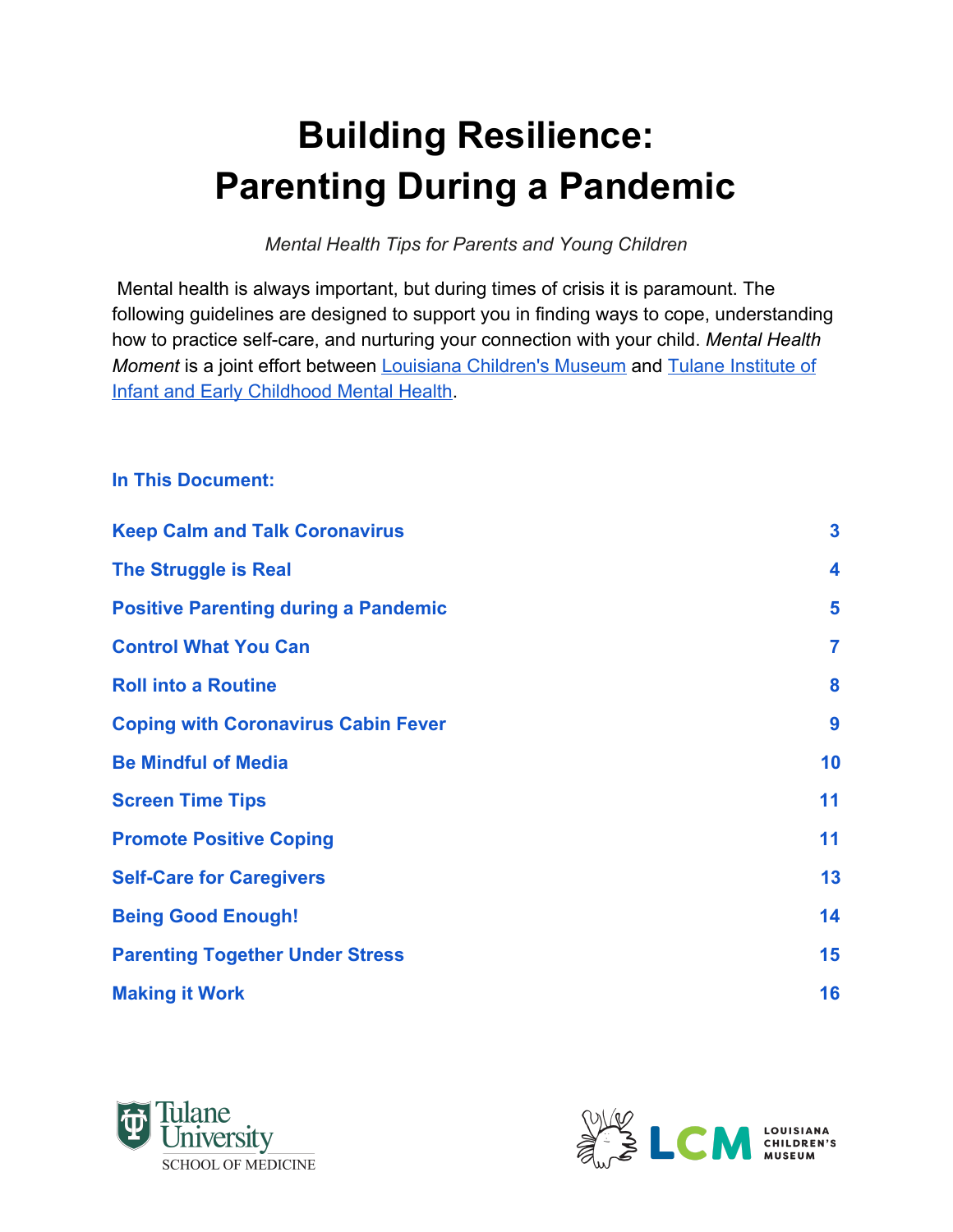# **Keep Calm and Talk Coronavirus**

- Invite your kids to have a conversation with you about Coronavirus. They notice the world has changed and might be more nervous if nobody talks with them about it.
- Children sense when you are worried and scared. Keep calm and speak in a neutral voice when talking about the pandemic.
	- Ask a question like, "What do you know about Coronavirus/ COVID 19?"
	- Listen quietly.
	- Gently correct any misunderstandings they have.
- For very young kids (2-4 years old): Be calm in how you talk and how you act. Answer questions simply. Make them feel safe.
	- Visit [Zero to Three](https://www.zerotothree.org/resources/3265-answering-your-young-child-s-questions-about-coronavirus) for more examples
- Kids in elementary school: Use clear, simple language and answer only the questions they ask. For information about Coronavirus, check out the following:
	- Pre-K to 3<sup>rd</sup> grade: [Let's Find Out: Scholastics](https://letsfindout.scholastic.com/etc/classroom-magazines/reader.html?id=8-010319)
	- 4<sup>th</sup>-6<sup>th</sup> grade: [Coronavirus Scholastics](https://sn56.scholastic.com/issues/2019-20/031620/coronavirus.html#On%20Level)
- Visit the [National Child Traumatic Stress Network](https://www.nctsn.org/sites/default/files/resources/fact-sheet/supportingchildren-covid-factsheet.pdf) or th[e](https://childmind.org/article/talking-to-kids-about-the-coronavirus/) [Child-Mind Institute](https://childmind.org/article/talking-to-kids-about-the-coronavirus/) for more tips on how to talk to your kids about Coronavirus.
- If you work in public places (grocery stores, hospitals, public transit), your kids may be worried about you staying healthy. Tell them what you do to stay safe at work, like washing your hands, wearing a mask, or not getting close to people.
	- [Helper Heroes](http://childparentpsychotherapy.com/wp-content/uploads/2020/04/HealthCareHeroes_Kids_Covid19.pdf?fbclid=IwAR050XQMI1k2gon_-35paCxfU8ALg_oQ_zlymcl7nW9oXuVv3i1gzT6Y65A) is a good source for more information
- If kids are scared about illness, reassure them and give hope with these examples:



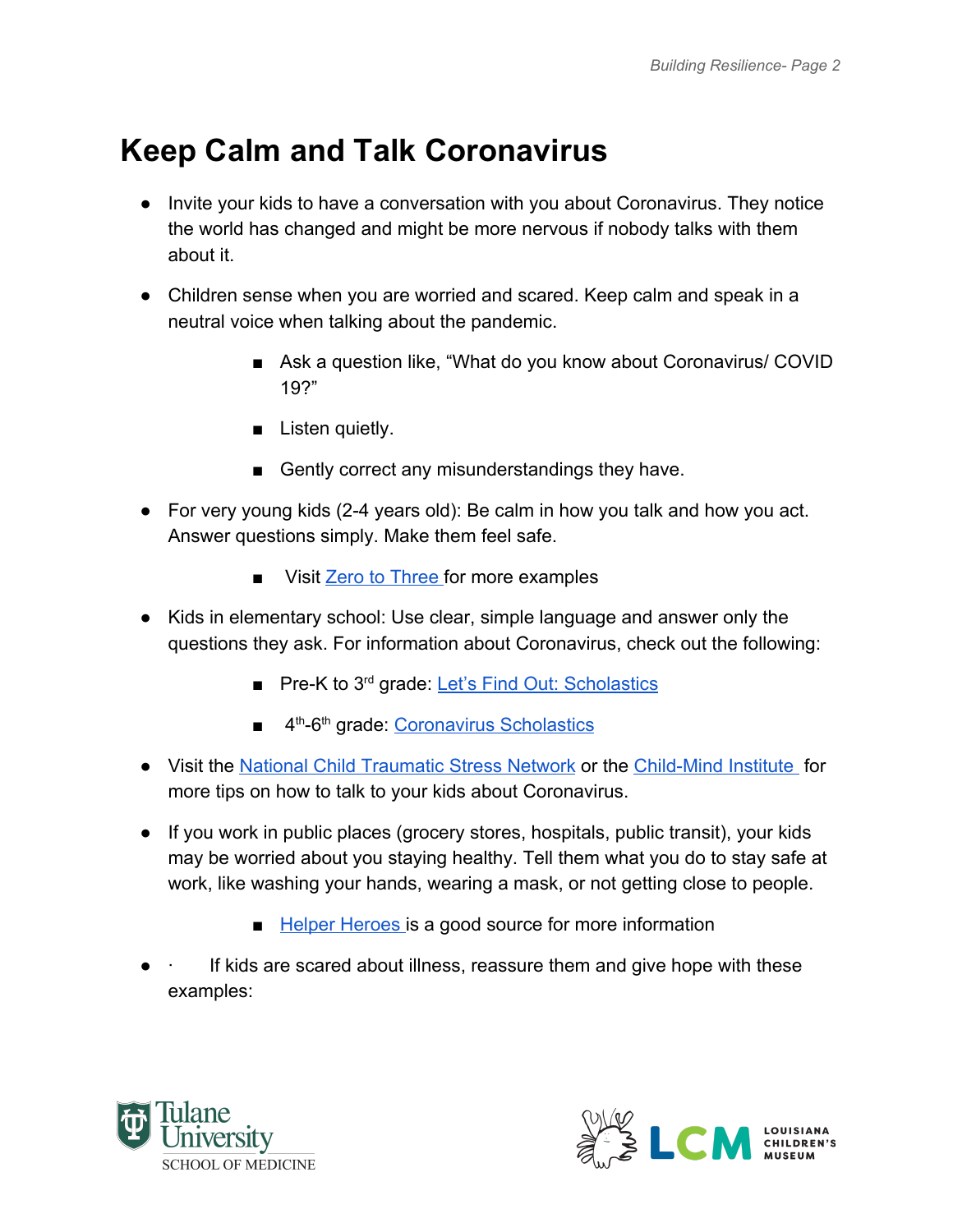- Doctors are learning more every day
- Most people who get sick get better
- This will get better
- We are doing everything we can to be safe and healthy
- If kids are worried about you, give them hope by saying things like:
	- I am doing everything I can to keep away germs and stay safe.
- Avoid making promises you may not be able to keep.

# <span id="page-2-0"></span>The Struggle is Real

- Young children don't know how to handle their emotions alone.
- Stress can affect their behavior.
- It is normal to see behavior changes when children are struggling emotionally.
- Behavior changes can include:
	- More temper tantrums
	- New fears
	- Being clingier with parents
	- Not doing things they used to do (like going backwards in toilet training)
	- Acting younger than their age
- Respond kindly, calmly, consistently and use positive parenting techniques.
	- Help kids calm down so they can follow rules
	- You might need to give them extra help to follow rules



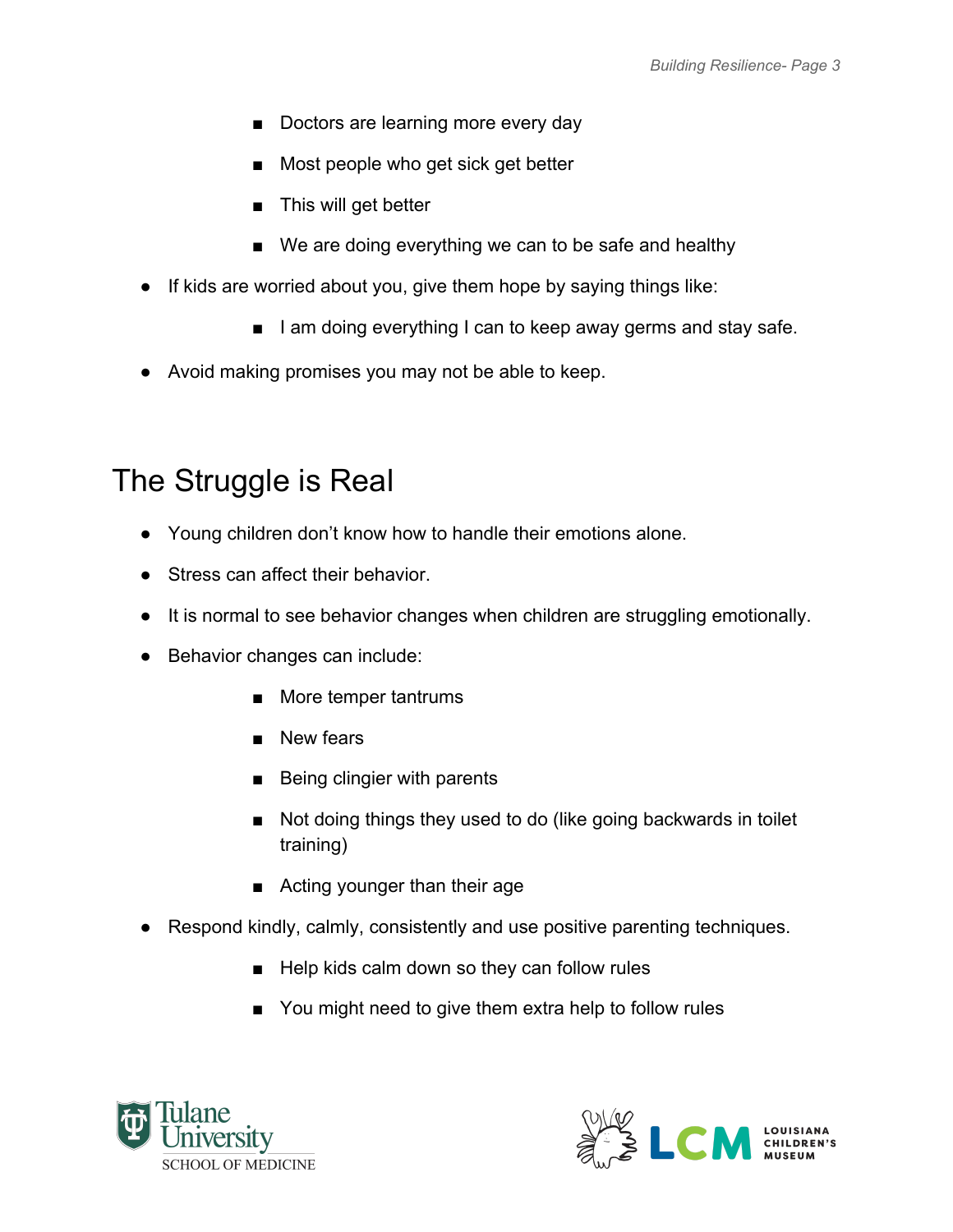- Choose your battles wisely
- Be patient if they need help doing things they once did alone or if they act younger than their age
- All children need more love, reassurance, and attention during this time.
- Teenagers may be angrier, less interactive with family members, or have changes in their sleep pattern or appetite.
- Talk to your pediatrician if:
	- A child's behavior places them or others in danger
	- Your child has a long period of appetite loss, a long or big change in sleep patterns, or is no longer doing activities they used to love doing
	- Go to the emergency department if your child has thoughts of hurting self or other people
- Children overhear more than we think they do. Protect them from extra stress by keeping them from overhearing adult discussions about worries and problems.
- Reach out to [this program](https://medicine.tulane.edu/departments/clinical-sciences/psychiatry/research/tikes) at Tulane University if you are worried about your young child's mental health.
- Another helpful, free program for parents of kids up to age 2 is called **[TBEARS](http://www.tbears.org/)**. Reach them at (504) 988-9222.

# <span id="page-3-0"></span>Positive Parenting during a Pandemic

- Handling challenging behavior with positive parenting will help you manage your child's behavior while maintaining a safe, loving environment.
- For more information about positive parenting, check out [this article.](https://www.zerotothree.org/resources/2198-nine-elements-that-power-positive-parenting)



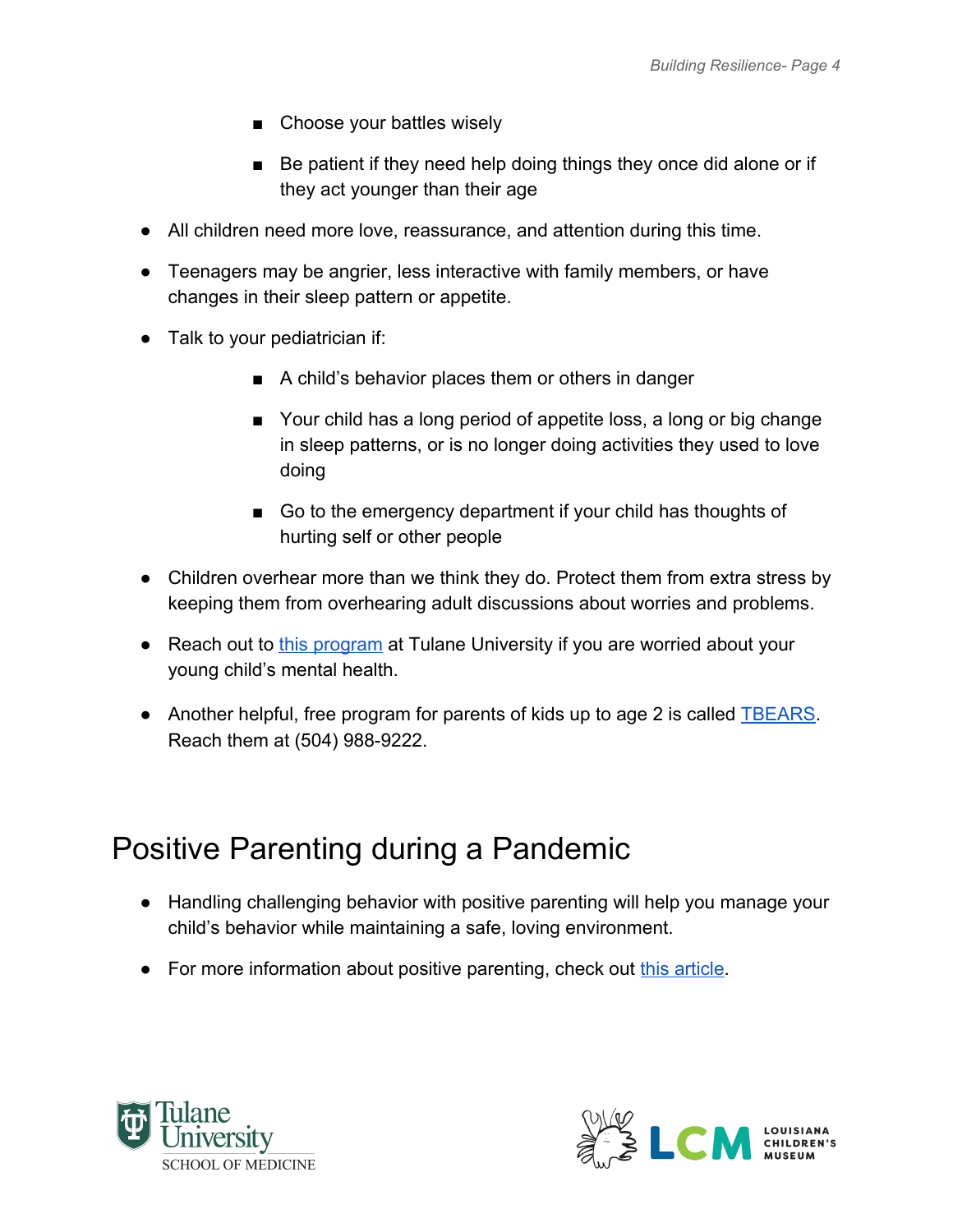- [This website](https://www.cdc.gov/ncbddd/childdevelopment/positiveparenting/index.html) has information about development and positive parenting ideas for childen of different ages.
- Give positive attention for positive behavior:
	- Be specific about what your child did that made you happy
		- For example, "I really like that you shared your sandwich with your brother." Your praise motivates them to do more of that behavior!
	- Model good behavior for them.
- Think about why your child is misbehaving. Are they hungry or tired? Were their feelings hurt? Were they confused about what you expected?
- The root meaning of discipline is to "guide" or "train." We have to teach young kids how to behave:
	- Be specific about what you want them to do. Tell and show them so they understand.
	- For example say, "Put your feet on the ground," instead of, "Stop standing on the couch."
- When young toddlers are starting to misbehave, try redirecting and distracting them with another activity. Read more about [discipline with toddlers](https://childmind.org/article/how-discipline-toddlers/).
- For kids struggling with emotions or challenging behavior:
	- Let them know you understand they are struggling ("I know this is hard")
	- Make yourself available ("I'm here if you need a hug or to talk")
	- Set behavior limits if needed ("You can't hit, but you can take deep breaths or do jumping jacks instead")
	- Stay nearby while they safely express their feelings
	- Help them move on when they are calmer



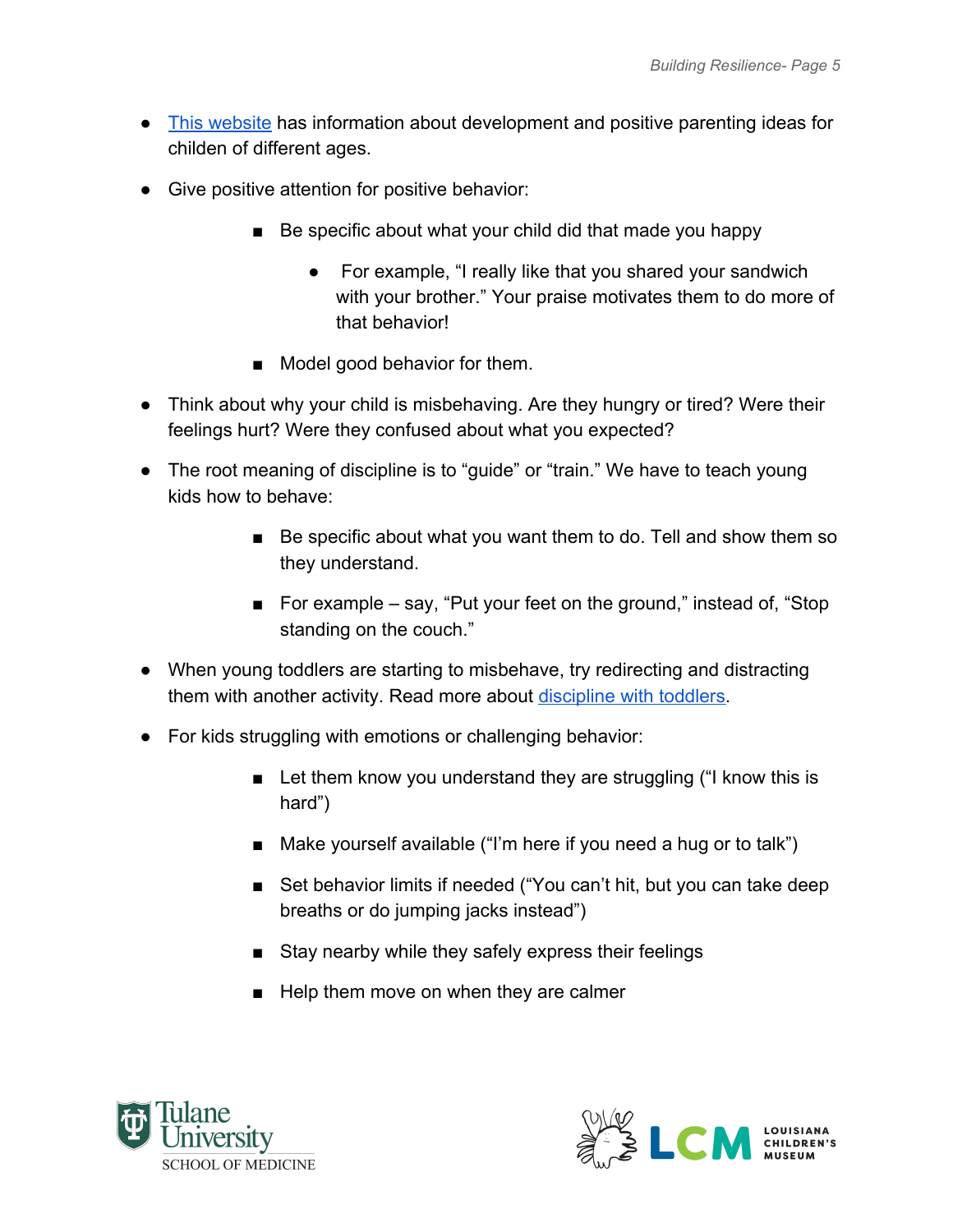- You can use natural consequences:
	- Example -Throwing a toy means they cannot have the toy for the next hour before getting another chance with it
	- Let children know what the consequences are if their behavior continues
- For dangerous behavior, safety is most important.
	- Remove your child from danger or unsafe behavior
	- Tell them in a firm, controlled voice that the behavior is not safe
	- For kids older than 2 years old, you can use a short Time-Out to teach them that behavior is not acceptable (up to 3 minutes is long enough)
		- The [CDC](https://www.cdc.gov/parents/essentials/timeout/index.html) offers tips about how to do Time-Out
- Physical punishment such as spanking or hitting can hurt your child and will not make their behavior better over the long run.
	- Physical punishment:
		- Takes away from your child's sense of safety at home
		- Increases challenging behavior as well as child's worries and fears
	- Lowers brain development and IQ

### <span id="page-5-0"></span>Control What You Can

● Kids feel better when they know they can help keep themselves safe



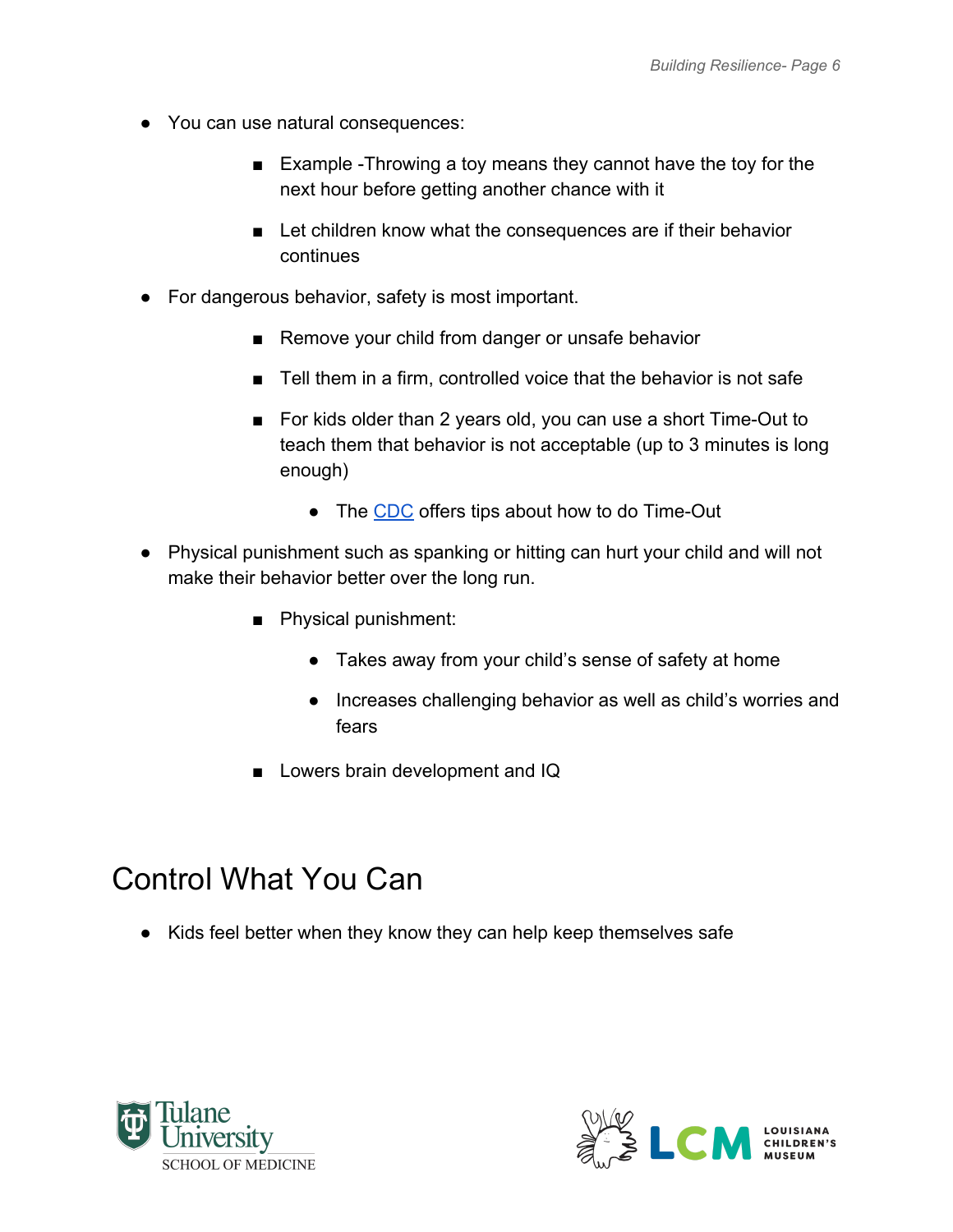- For kids in school, tell them they help keep themselves safe by washing their hands and not hugging, kissing, or touching other people unless you say it's okay, because this will keep germs from spreading.
	- [Hand Washing Poster](https://classroommagazines.scholastic.com/content/dam/classroom-magazines/magazines/home-page-logged-out/editorial/corona-virus/assets/Infographic_hand_washing.pdf) to show your kids
- Involve and empower teenagers by letting them help with things that are safe to help with, like preparing meals with you, caring for younger siblings, or delivering supplies to other quarantined family or friends while maintaining social distancing.
- Teens may be upset when they miss major life events (prom, graduation party, sports events)
	- Listen to their frustrations without interruption
	- Tell them they have a right to feel the emotions they are feeling
	- Tell them you wish that things were different too
	- Brainstorm ways they can make up these life events when the situation improves

# <span id="page-6-0"></span>Roll into a Routine

- Regular routines help children feel less anxious because they know what to expect.
- You can make a routine that your child can follow even if they stay with relatives while you are at work. Ask them to help the child follow the routine.
- Things you can include in a routine are: waking up, eating breakfast, schoolwork, playtime, nap (if appropriate), lunch, outdoor time, dinner, bath-time, and bedtime.



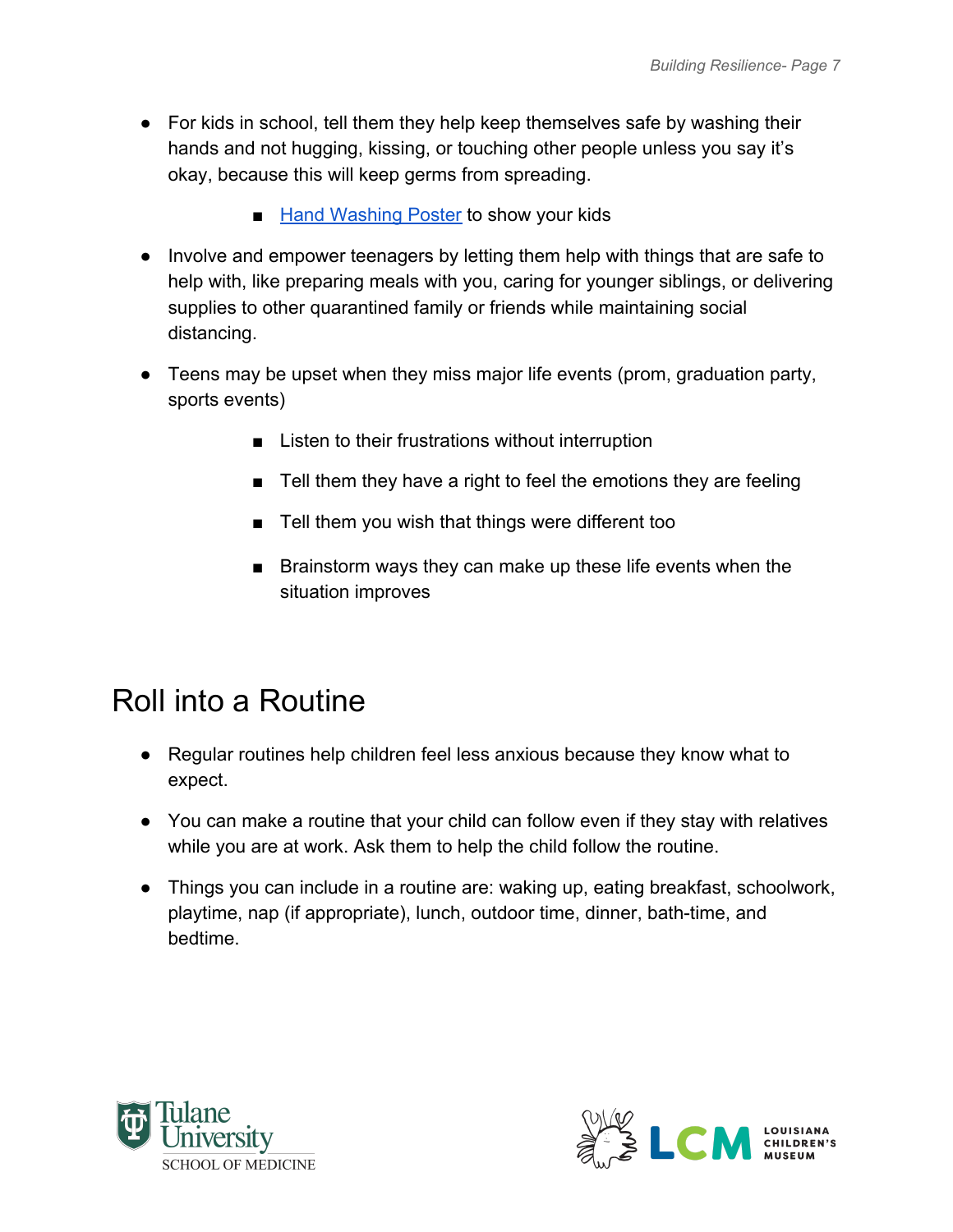- Try to keep wake-up time and bedtime close to the same every day. Kids behave better when they sleep well and have a regular bedtime routine. Some bedtime routines can be found [here](https://www.healthychildren.org/English/healthy-living/oral-health/Pages/Brush-Book-Bed.aspx) and [here.](https://www.healthychildren.org/English/healthy-living/sleep/Pages/Sleep-and-Mental-Health.aspx)
- Let your child help make the routine if they are old enough.
- Put the schedule in a place everybody can see. Include your work schedule so kids know when you will be away or busy.
- Use tools lik[e](https://wideopenschool.org/) [Wide Open School](https://wideopenschool.org/) to make a schedule, learn, take virtual field trips, get physically active, embrace their inner artist, and practice emotional well-being.
- Feed your kids three well-balanced meals daily.
	- Many schools in the city are offering free breakfast and lunch. Visit th[e](https://ready.nola.gov/home/#food) [NOLA Ready website for](https://ready.nola.gov/home/#food) information about locations and timing. Information for food pantries and other benefits can also be found on the website.
	- Call 2-1-1 for additional resources for food pantries in the area.

### <span id="page-7-0"></span>Coping with Coronavirus Cabin Fever

- Children may become frustrated and "stir crazy" from being home so much.
- Help reduce boredom by planning fun activities to do together as family.
- Quality family time is healthy for kids.
- Give kids a sense of control by involving them in planning family activities.
- Here is a short list of fun activities your family can do together to get you started:
	- Enjoy the great outdoors (click [here](https://www.healthychildren.org/English/health-issues/conditions/chest-lungs/Pages/Getting-Children-Outside.aspx) for outdoor activities you can do while social distancing)



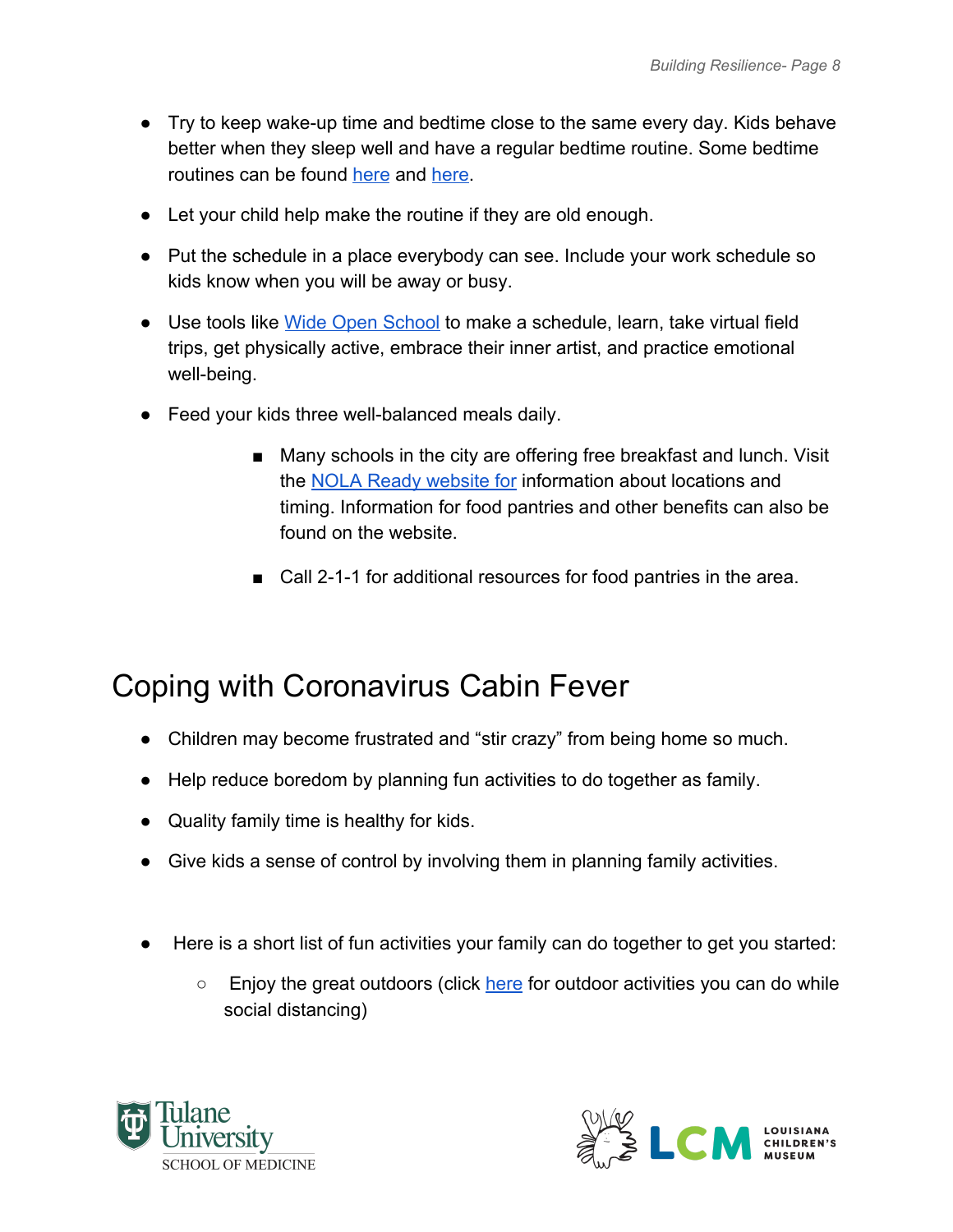- Build an indoor fort
- [Free stories to stream on your electronics](https://stories.audible.com/start-listen)
- Make playdates via FaceTime or Zoom
- Make cards for loved ones
- Water balloon fights
- Have a family movie night
- Garden together
- Cook or bake together
- Decorate your steps with sidewalk chalk
- $\circ$  Take advantage of free trials, like on [Noggin](https://www.noggin.com/?s_kwcid=AL%2111196%213%21428955605744%21b%21%21g%21%21%2Bgames%20%2Bfor%20%2Bkids&gclid=Cj0KCQjw4dr0BRCxARIsAKUNjWRSRteeCqUN3Fx_83NNZXOZn3HXAIgSGwCVq5hb_f7NaAVQw8i9FDoaAoM7EALw_wcB) (but be mindful of expiration dates!)
- Louisiana Children's Museum offer[s virtual enrichment lessons](https://www.youtube.com/user/lachildrensmuseum) featuring fun activities you can do with your child
- For more great activity options, also visit the NCTSN website at this [link.](https://www.nctsn.org/resources/simple-activities-children-and-adolescents)

#### <span id="page-8-0"></span>Be Mindful of Media

- Watching too much news increases anxiety in children and adults.
- The news can be scary for young kids and can increase their worries.
- Be aware of where young kids are when discussing news with older siblings or other adults.
- For children (13+), watch the news with them so that you can answer questions
- Use open ended questions to start discussions with them.
	- Visit the **[NCTSN](https://www.nctsn.org/sites/default/files/resources/fact-sheet/supportingchildren-covid-factsheet.pdf)** website for help in how to format questions.



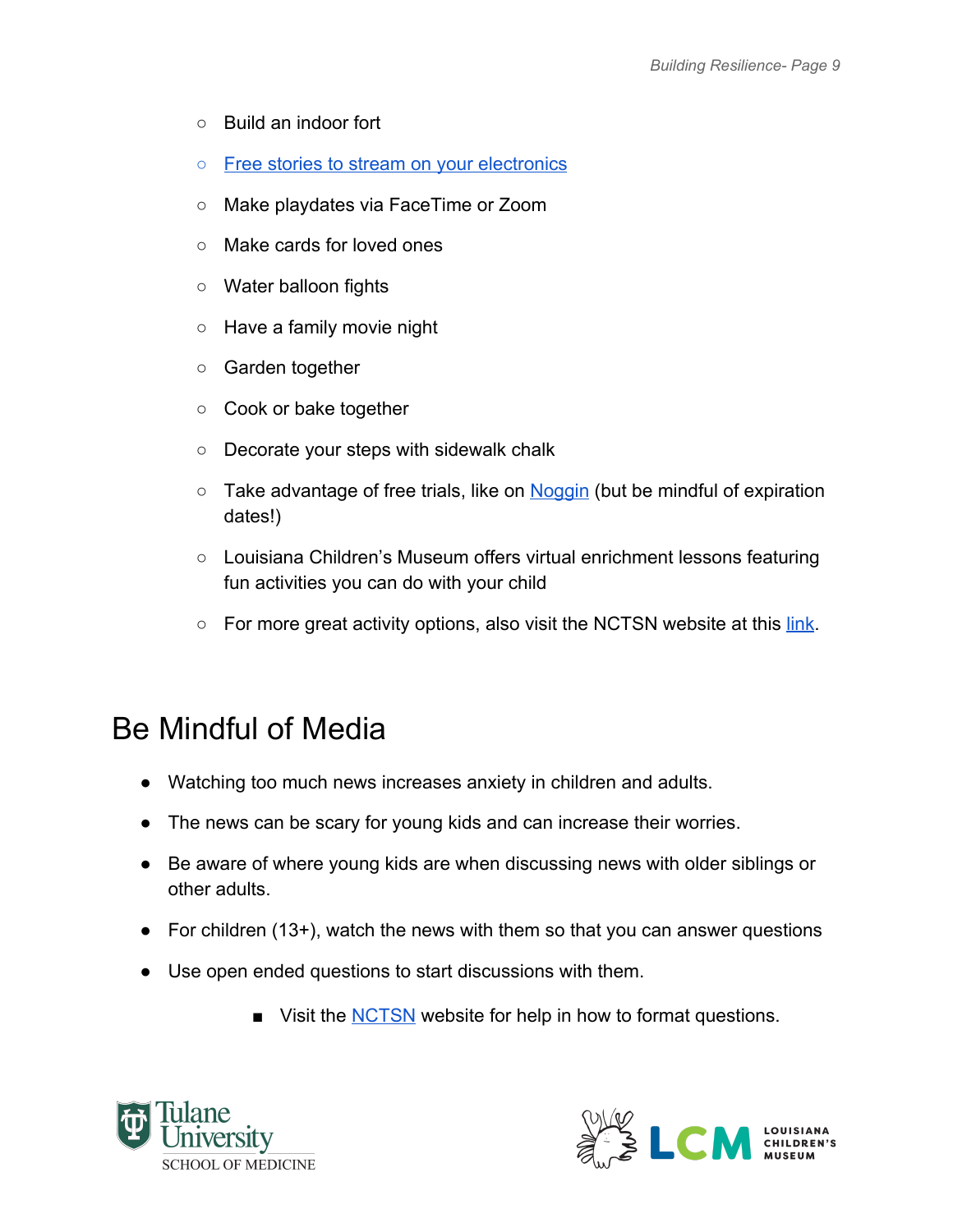# <span id="page-9-0"></span>Screen Time Tips

- Abandon the guilt! Screen time will likely increase now that children are home all day.
- Try to have a balance between screen time and other things, like playing with toys, getting sleep, getting exercise, and doing school activities.
- Turn on parental controls on devices and programs to keep kids safe from inappropriate content.
- Create a media use plan with your family. Follow this [link](https://www.healthychildren.org/English/family-life/Media/Pages/How-to-Make-a-Family-Media-Use-Plan.aspx) for more help on how to make your family's media use plan through the American Academy of Pediatrics.
- Social distancing does not mean social isolation! Stay in touch with family and friends through video calls using Skype, Whatsapp, Facetime, etc.
- If you are at work, check in on your child using video or regular telephone calls to make them (and you) less worried.

# <span id="page-9-1"></span>Promote Positive Coping

- Check in with your child regularly to see how they are doing emotionally.
- Listening without interruption can be a powerful tool.
- Kids may express their feelings through activities like playing, drawing, or telling stories.
	- Follow their lead on the activity they choose to do with you.
	- You can help put words to their feelings and let them know their feelings are okay. Example: "It's normal to feel sad or scared."
- Encourage older children to ask questions and share their feelings with you.



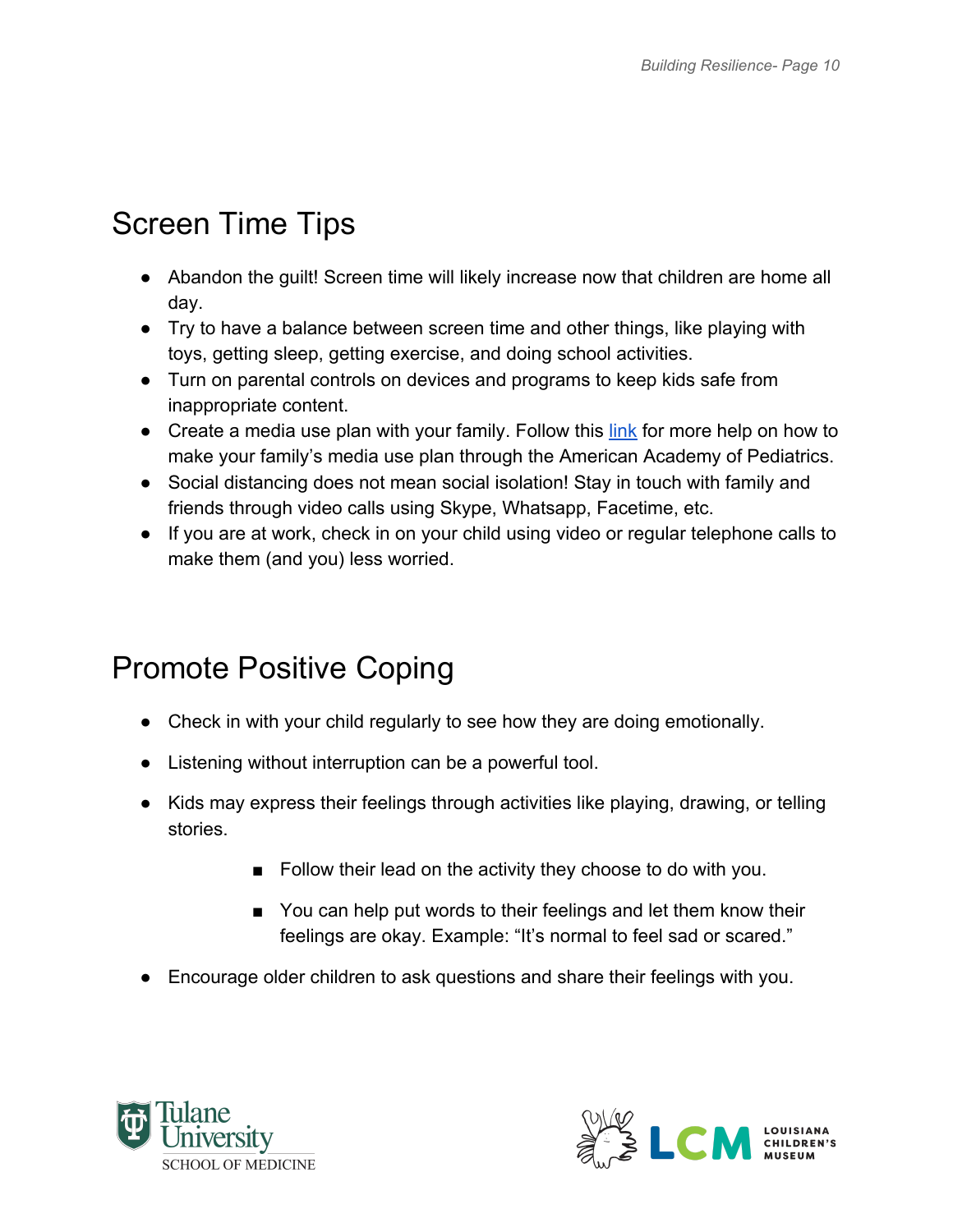- Listen to their frustrations and rephrase what they are saying to validate their emotions
- Ask them how you can be helpful in supporting them
- For more information on how to talk to teens, visit this [link](https://www.healthychildren.org/English/family-life/family-dynamics/communication-discipline/Pages/How-to-Communicate-with-a-Teenager.aspx)
- Remind your children that although we do not have all the answers, you and your family are doing everything they can do to stay safe. The goal is to reassure your child without making promises that you cannot keep.
- If your child has had scary things happen to them before, they may need extra love and attention during this scary time.
- Children need help from caregivers to learn what to do when they have big feelings.
	- At a time when they are calm, talk about things they can do with their difficult feelings, like anger or worry
	- Help them practice using words to share their feelings with you and show them you will listen and try to help them
	- Example: teach your child that a safe way to express anger could be to blow out "dragon fire" breaths when angry to help the angry feelings come out. When they get angry about something later, you can empathize with how they feel and remind them to do dragon breaths to calm down.
- Rea[d](https://www.zerotothree.org/resources/294-first-feelings-the-foundation-of-healthy-development-starting-from-birth) [more](https://www.zerotothree.org/resources/294-first-feelings-the-foundation-of-healthy-development-starting-from-birth) about helping young children cope with feelings
- Practice coping strategies together as a family
- Deep breathing can be a helpful technique for people of all ages.
	- [Sesame Street](https://www.youtube.com/watch?v=_mZbzDOpylA) has an excellent video about belly breathing for young children
	- A website called ["Stop Breathe Think"](https://www.stopbreathethink.com/kids/) provides excellent resources for mindfulness and other relaxation techniques to use when kids feel scared or worried



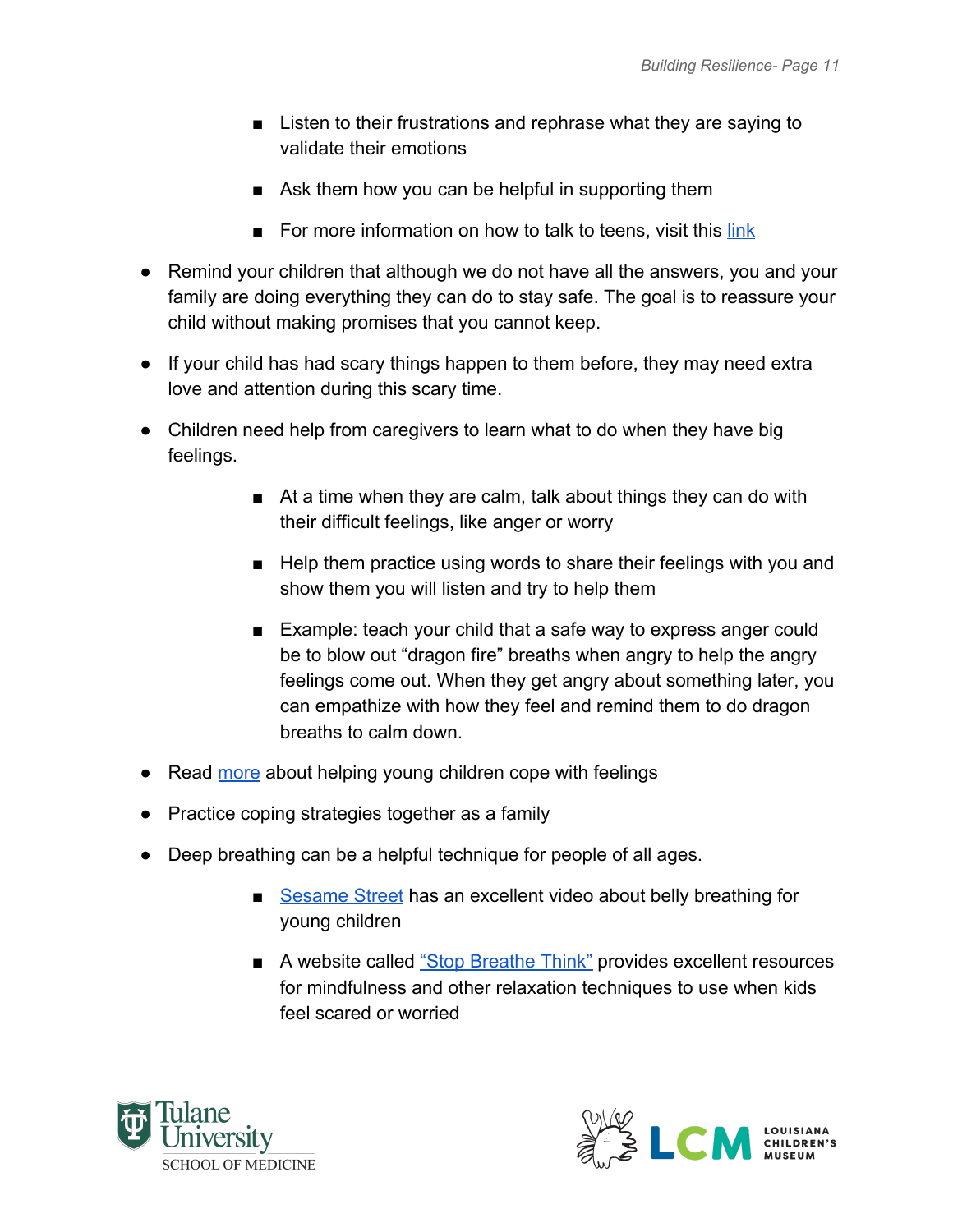- Feelings charts can be helpful for young kids.
- Check out these *[ideas for families](https://childmind.org/coping-during-covid-19-resources-for-parents/)* coping with Coronavirus and see ideas for helping children with special needs, like [autism spectrum disorder](https://www.autism.org/covid-19-resources/), to handle Coronavirus changes.

# <span id="page-11-0"></span>Self-Care for Caregivers

- In order to take care of your kids, take care of yourself.
- Small moments of self-care can be helpful for your heart and mind.
	- Go outside for sunshine, take a bath, laugh at a video on Youtube, talk to a friend, dance to music you love, etc.!
- Deep breathing can be a helpful way of calming your body when stressed.
- Thi[s](https://ggia.berkeley.edu/practice/mindful_breathing?_ga=2.32543678.1411241857.1586688730-862840046.1586688730) [tutorial](https://ggia.berkeley.edu/practice/mindful_breathing?_ga=2.32543678.1411241857.1586688730-862840046.1586688730) can help with focusing your mind and decreasing stress.
- Be gentle when it comes to what you expect from yourself. Be forgiving of mistakes you make along the way.
- Remind yourself that it is okay to be "good enough". Nobody is perfect.
- At bedtime, replay the good moments that happened that day and savor them in your mind and heart.
- Reach out to community networks for support. A full list of resources can be found on this [website](https://ready.nola.gov/home/#distress)
	- The City of New Orleans has partnered with Institute of Women & Ethnic Studies (IWES) to create **#GetYaMindRight** – a virtual support group which will be led by psychiatrist and trauma expert, Dr. Denese Shervington. Participants can learn how to understand and manage thoughts, feelings and fears during this pandemic.



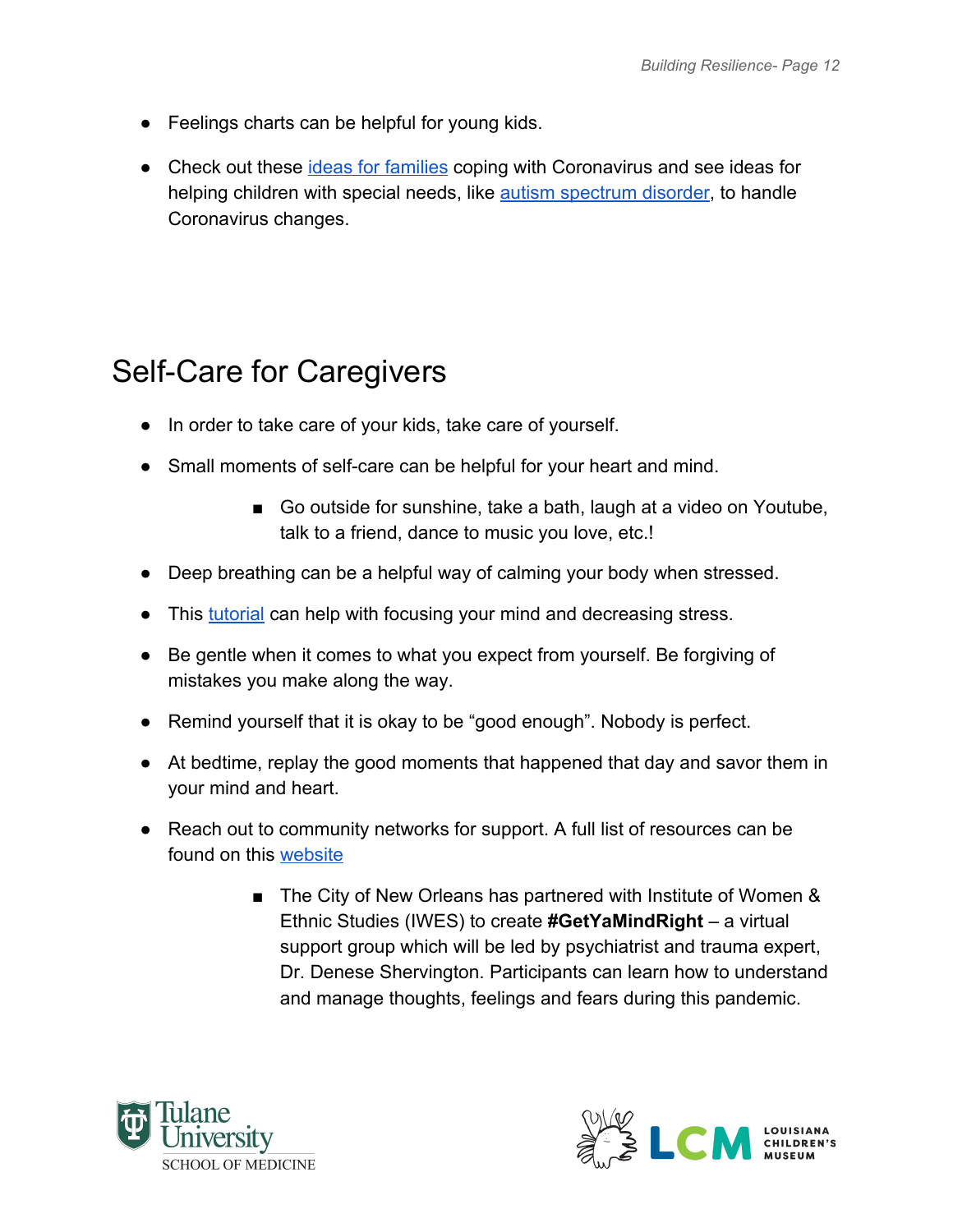- Mon, Wed, Fri 10:15am
- Visit **MHSDLA.org** for more details.
- RSVP at HealingIs The Revolution@iwesnola.org
- *Keeping Calm through COVID* Hotline is open 24/7 at 1-866-310-7977 if you are feeling overwhelmed with stress, fear, and anxiety about the uncertainty surrounding Coronavirus
- Center for Hope Children and Family Services- Dr. Patrice Sentino at 504-241-6006 is offering free telehealth counseling services

# <span id="page-12-0"></span>Being Good Enough!

- Being a "perfect parent" is an impossible task. Be kind to yourself!
- Do the best you can at the time:
	- Your best varies from moment to moment for many reasons (fatigue, hunger, stress, etc.!).
	- If you lose your temper, you can apologize later and model for your child that we all make mistakes and can say, "I'm sorry."
	- If you are striving for something as a parent right now, strive to be a "good enough" parent or caregiver; you can't get it "right" all the time. And you can't change the reality of the COVID-19 circumstances.
	- When frustrated stop, breathe, and think! Then you can use more self-control instead of reacting out of anger.
- This quote from Emily W. King, Ph.D., nicely summarizes the current struggle for parents and caregivers:



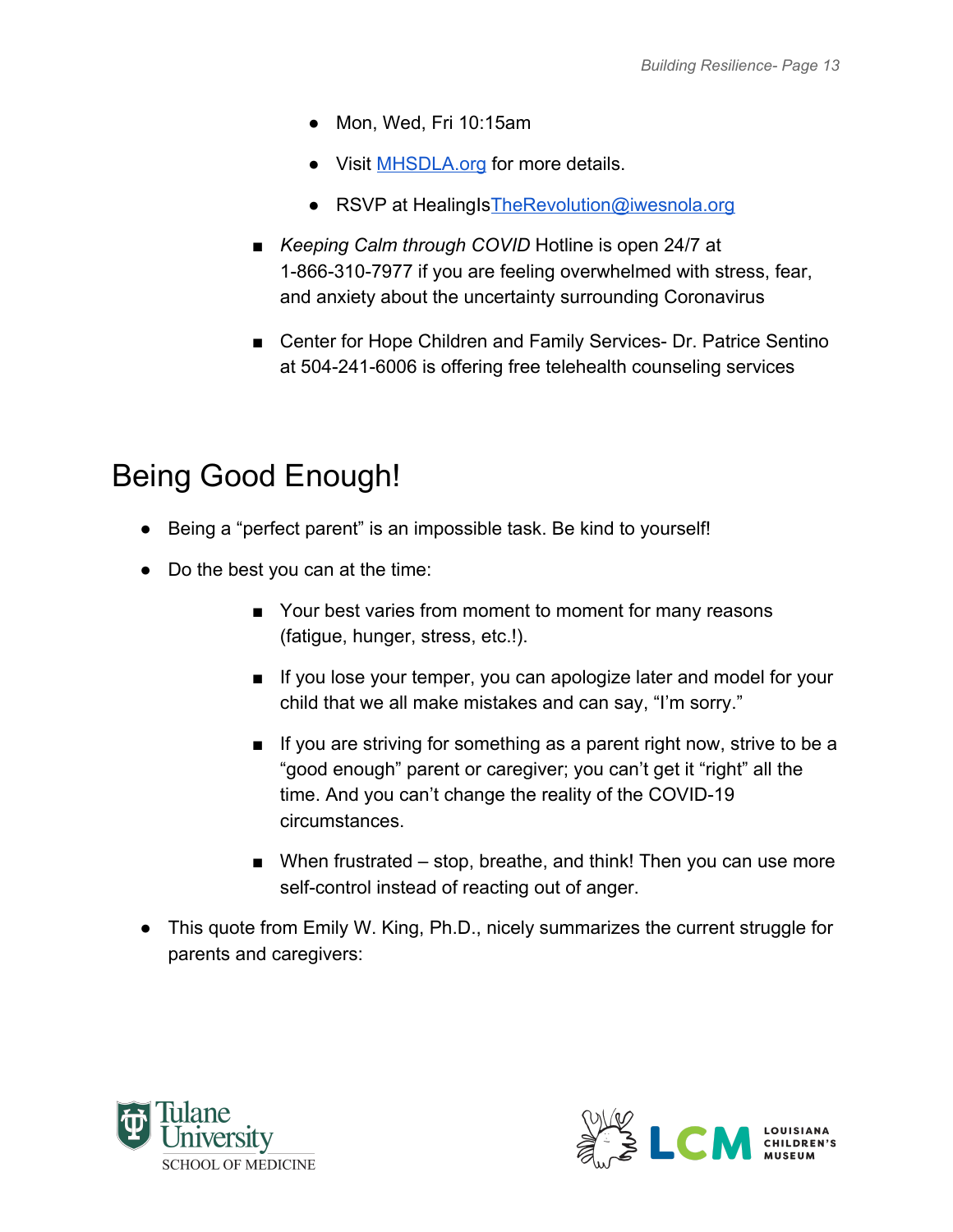#### *Public Service Announcement*

*Parents: What we are being asked to do is not humanly possible.*

*There is a reason we are either a working parent, a stay-at-home parent, or a part-time working parent.*

*Working, parenting, and teaching are three different jobs that cannot be done at the same time.*

*It's not hard because you are doing it wrong. It's hard because it's too much. Do the best you can.*

*When you have to pick, because at some point you will, choose connection. Pick playing a game over arguing about an academic assignment. Pick teaching your child to do laundry rather than feeling frustrated that they aren't helping. Pick laughing, and snuggling, and reminding them that they are safe.*

*If you are stressed, lower your expectations where you can and virtually reach out for social connection. We are in this together to stay well. That means mentally well, too.*

● Keep in mind that in ten years, your children probably won't remember the academics they were doing during these months. Getting through this time with some grace, laughter, togetherness, and love is what they will remember.

### <span id="page-13-0"></span>Parenting Together Under Stress

- Parenting can be done solo, as a couple, or with friends and family.
- Partners and caregivers may start feeling underappreciated or overlooked.
- Acknowledge that we all struggle in unique ways.
- Counterbalance the stress by finding small ways to show appreciation to your partner. This will help you and your partner feel more connected.



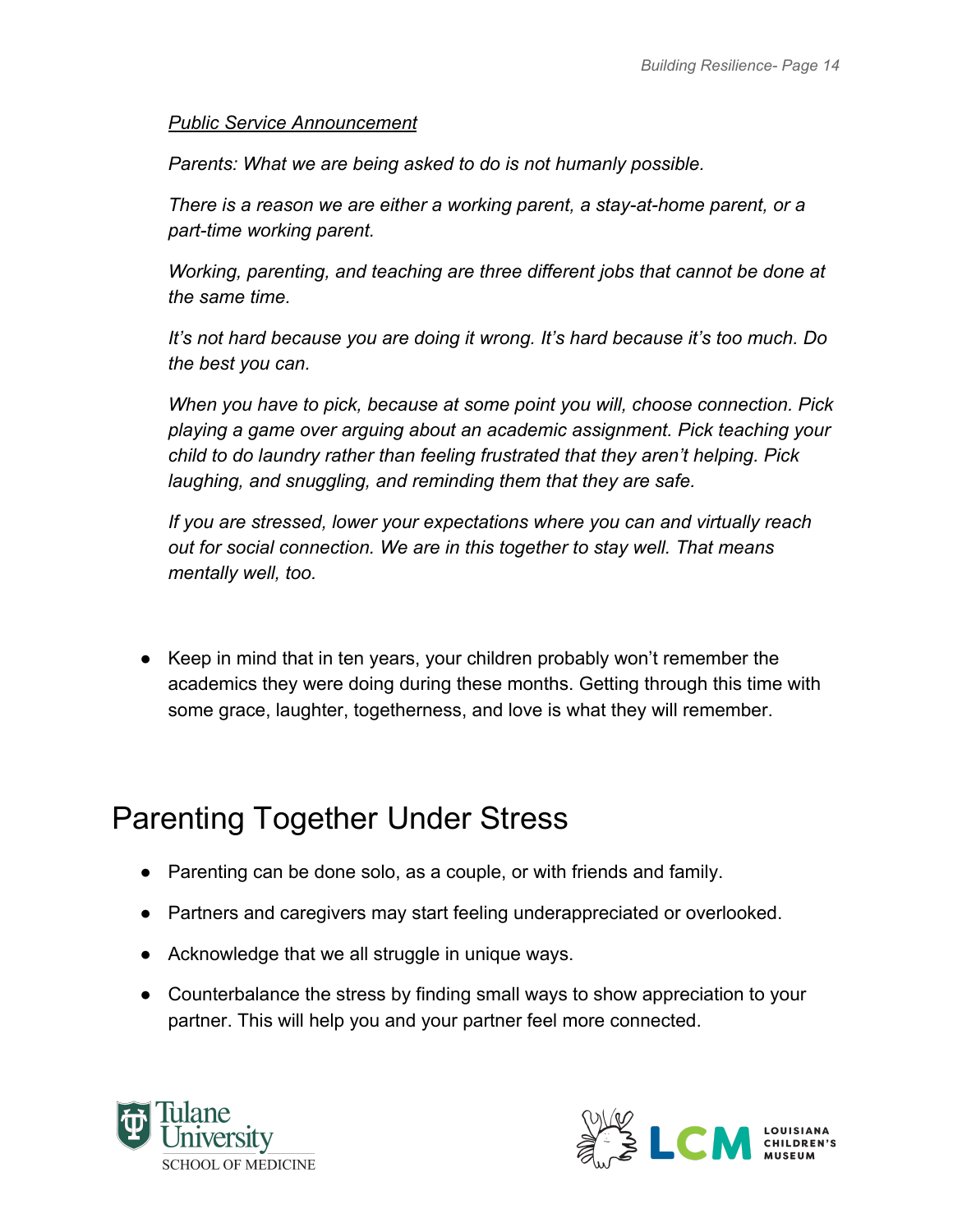- Say a simple "thank you"
- Share one thing you appreciate about them
- Leave a small note of admiration in an unexpected place
- When you need to ask for help or support from your partner, do so at a clear time with respectful requests to reduce the chances for misunderstanding. If you are on the other end, listen carefully to what your partner is saying to find ways to be supportive.
- Adults need the same things children need recognition, empathy, understanding, love, patience, and respect.
- Be kind to yourself and to your parenting partners. These are difficult times for all of us.

#### <span id="page-14-0"></span>Making it Work

- Tackling schoolwork with your child from home? Let's acknowledge that this is a huge challenge. Award yourself and your kids some "Homeschool Hero" badges because you all deserve it!
- Just a few things to keep in mind as you all adjust to this new reality of doing school from home:
- Do not expect perfection from your children or yourself!
- Kids tend to behave differently at home with caregivers and siblings than they would at school with teachers and peers. It's (probably) harder for you to take the teaching role with them.
- Create a schedule to help your child know when it's schoolwork time and when it's time for other activities. Morning might be a good time for schoolwork, when kids are rested and fresh. But keep in mind that your schoolwork schedule will be different for different families.



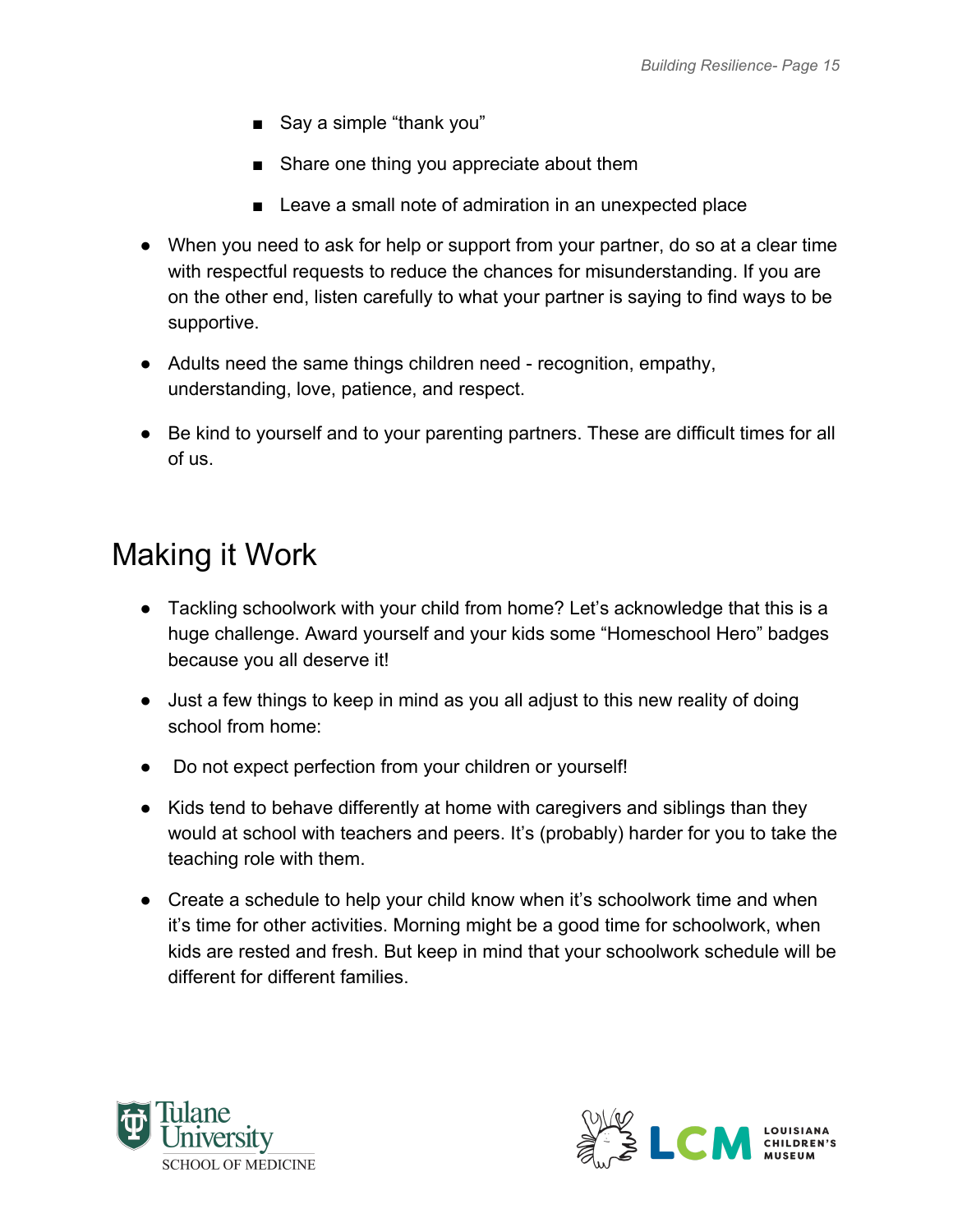- In addition to classwork online or with academic materials, remember to build in time during the day for:
	- "Recess" outdoor activity and movement
	- Creative play blocks, dollhouses, art materials, cars and trucks...
	- Sensory play movement, playdough, play in water, sandbox...
	- Focused fun time with parent/caregiver they'll enjoy having your full, positive attention even for short periods of playtime
	- $\blacksquare$  Alone time children benefit from some solitary play and rest time too. With oversight to ensure safety, children under 2 years may only be able to play on their own for a few minutes; 3-year-olds for up to 10 or 15 minutes; 4-year-olds for about 20 minutes; and 5 years and older for 30 minutes or more.
	- Snack time keep your child hydrated and re-energized with snacks.
	- Rest time need we say more? We all need some time to just chill!
	- Chores and other responsibilities (particularly for older children)
	- $\blacksquare$  Include stress-relieving activities does reading relieve stress for your child? Or maybe it's climbing the tree in your backyard. Or cuddle-time with you. Make sure they get some of that stress relief time every day.
	- Make sure that there is screen-free time during the day, for the other types of play, interaction, and rest mentioned above.
- Consider space for your child's schoolwork. Is there a relatively quiet corner or room where you child can work? Can you store school supplies in that area so they can be found easily? Can you add something to make it comfortable (a pillow to sit on when watching online instruction)?
- Every child is different you will be learning what your child needs from you to maximize their ability to tackle schoolwork:



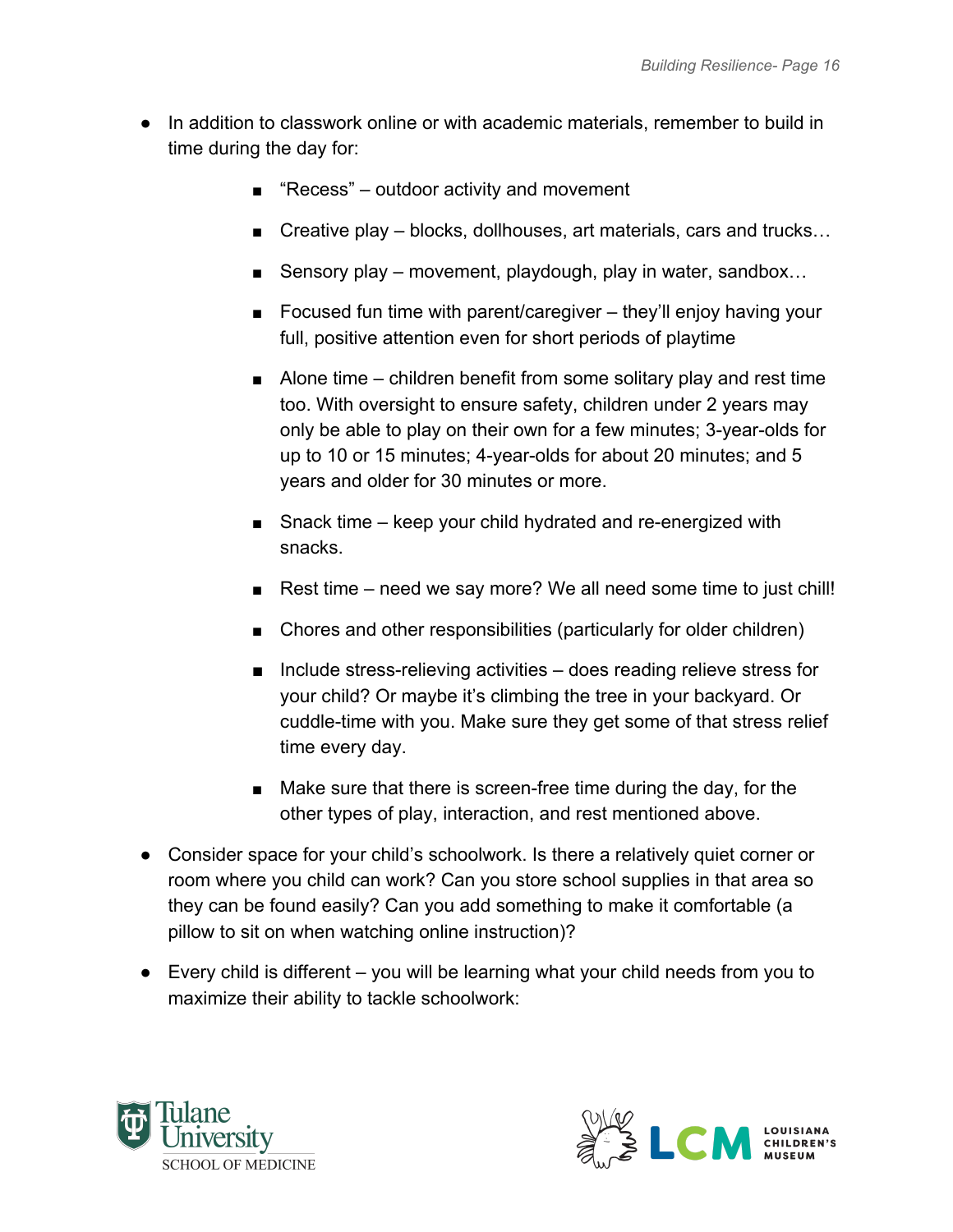- How much support does your child need? Does she need your help getting started but then focuses well on her own for up to 30 minutes? Does he do well with reading assignments but get frustrated with math? Do they focus well for half an hour but get distracted and fidgety after that?
- As you get a sense of when and how your child works best, you can adapt the schedule and when and how you give extra support to help them. Maybe with one child you need to remind them to take breaks before they become cranky. Maybe with another child you need to sit next to them for the first 10 minutes to get them going. Maybe one child needs a short stretch break every 15 minutes.
- Remember that every child is different, and that age, temperament, interests, and learning styles affect how they approach and accomplish schoolwork. Also realize that kids are different in terms of how well they pay attention, how well they tolerate frustration, how well they work independently, and how persistent they are.
- Vary the length of learning sessions to suit your child's needs and remember to build in breaks.
- Praise effort much more than the outcome!! Praise will encourage your child to keep working and will help them feel good about their efforts!
	- When you focus on giving praise, it also helps you remember to notice how much they're trying and what they're doing well.
	- Start where they are with your praise; they want to please you! If your child is only able to focus for 5 minutes, start by praising them when they focus and work for small periods of time - "Good job working hard on that problem!"
	- Again, praise effort more than the outcome! "I love how you kept trying even though that sentence was hard," "You did a wonderful job sticking with that whole page of questions," or, "I'm proud of you for paying attention while your teacher was talking."